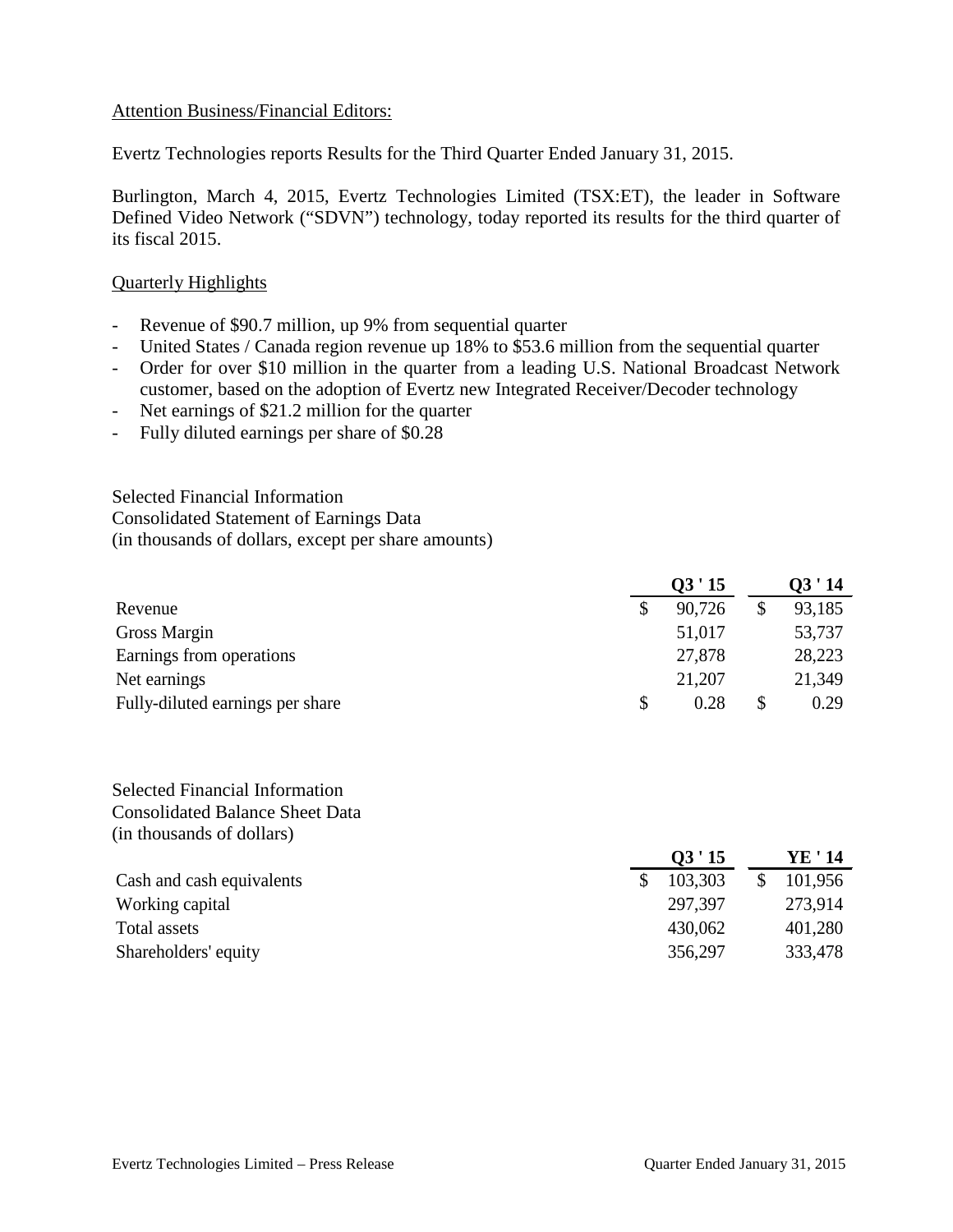### Revenue

For the quarter ended January 31, 2015, revenues were \$90.7 million as compared to revenues of \$93.2 million for the quarter ended January 31, 2014. For the quarter, revenues in the United States/Canada region were \$53.6 million compared to \$55.0 million in the same quarter last year. The International region had revenues of \$37.2 million compared to \$38.2 million in the same quarter last year.

# Gross Margin

For the quarter ended January 31, 2015 gross margin was \$51.0 million compared to \$53.7 million in the same quarter last year. Gross margin percentage was approximately 56.2% compared to 57.7% in the quarter ended January 31, 2014.

### Earnings

For the quarter ended January 31, 2015 net earnings were \$21.2 million, compared to \$21.3 million in the corresponding period last year.

For the quarter ended January 31, 2015, earnings per share on a fully-diluted basis were \$0.28 compared to \$0.29 in the corresponding period last year.

### Operating Expenses

For the quarter ended January 31, 2015 selling and administrative expenses were \$14.8 million compared to \$14.9 million for the quarter ended January 31, 2014.

For the quarter ended January 31, 2015 gross research and development expenses increased by \$0.8 million or 5% as compared to the corresponding period in 2014. Gross research and development expenses represented approximately 17.4% of revenue for the quarter ended January 31, 2015.

### Liquidity and Capital Resources

The Company's working capital as at January 31, 2015 was \$297.4 million as compared to \$273.9 million on April 30, 2014.

Cash and cash equivalents were \$103.3 million as at January 31, 2015 as compared to \$102.0 million on April 30, 2014.

Cash generated from operations was \$27.5 million for the quarter ended January 31, 2015 as compared to cash provided of \$24.4 million for the quarter ended January 31, 2014. Before taking into account taxes and the changes in non-cash working capital and current taxes, the Company generated \$25.9 million from operations for the quarter ended January 31, 2015 compared to \$24.5 million for the same period last year.

The Company used cash of \$2.1 million in investing activities largely a result of purchases in capital assets of \$2.2 million, compared to \$2.6 million in capital assets purchased for the quarter ended January 31, 2014.

For the quarter ended January 31, 2015, the Company used cash in financing activities of \$13.4 million which was principally a result of the payment of dividends.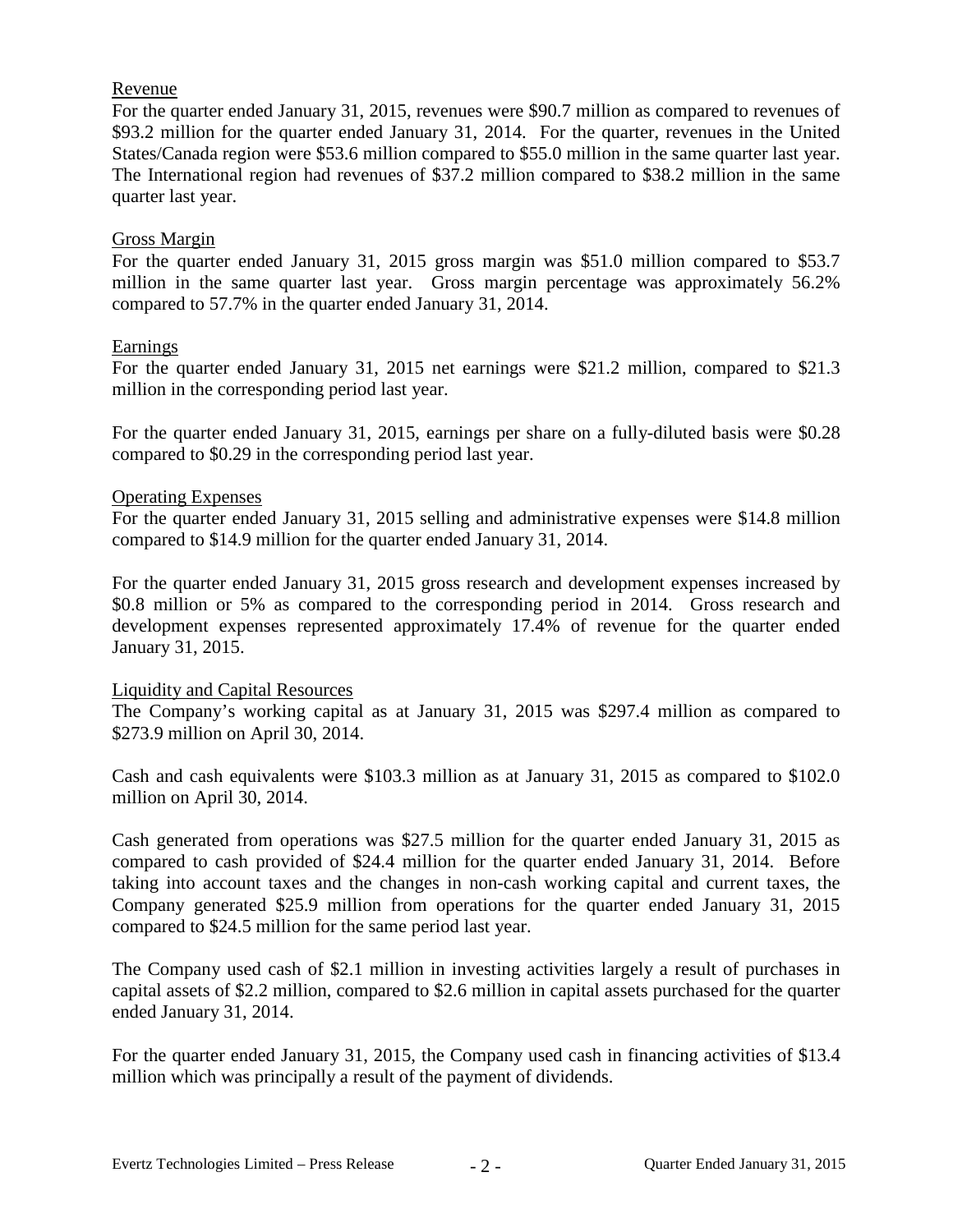# Shipments and Backlog

At the end of February 2015, purchase order backlog was in excess of \$65 million and shipments during the month of February 2015 were \$19 million.

# Dividend Declared

Evertz Board of Directors declared a regular quarterly dividend on March 4, 2015 of \$0.18 per share.

The dividend is payable to shareholders of record on March 13, 2015 and will be paid on or about March 20, 2015.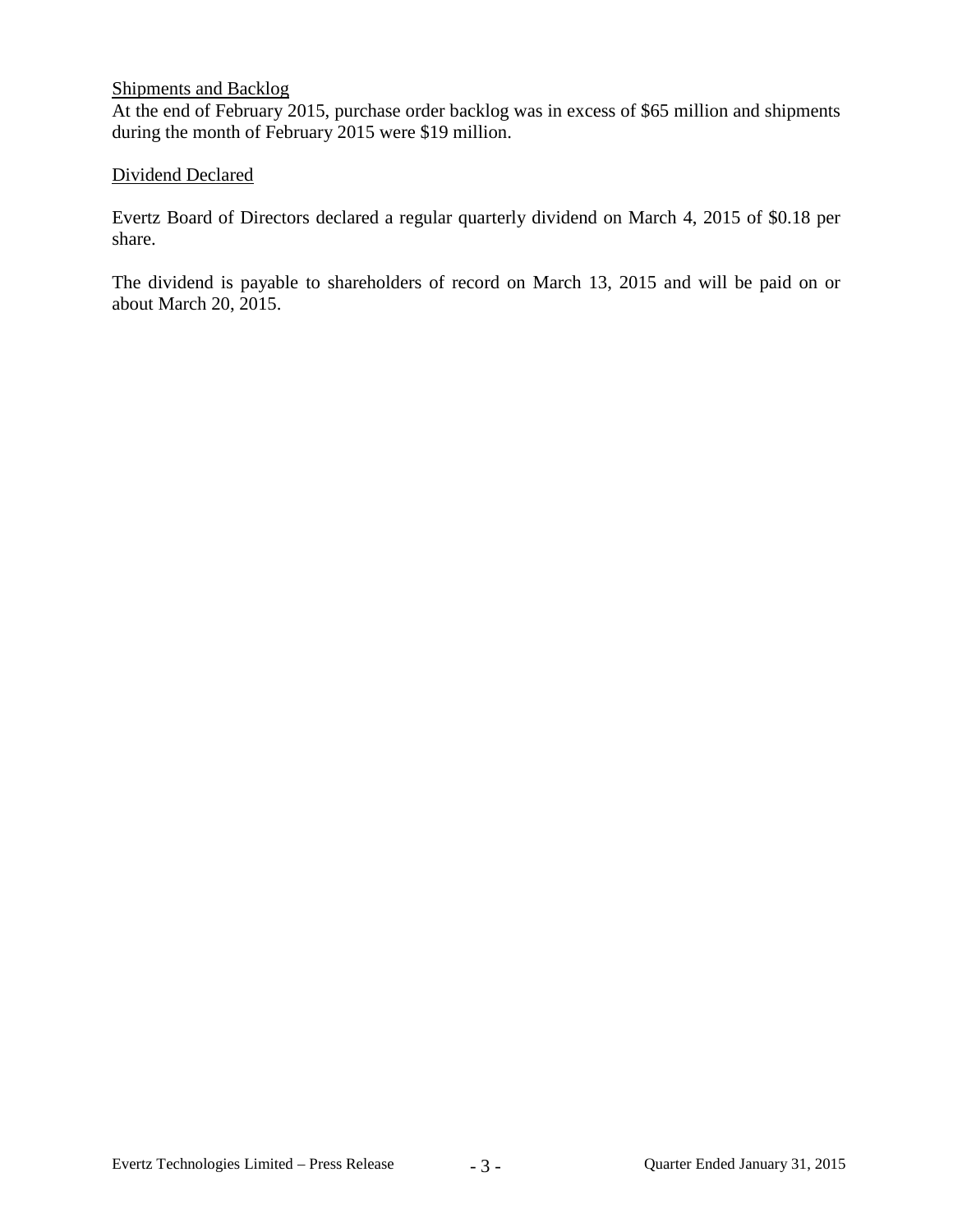# **Selected Consolidated Financial Information**

(in thousands of dollars, except earnings per share and percentages)

|                                                       | Three month period ended |         |    | Nine month period ended |    |                     |                           |          |
|-------------------------------------------------------|--------------------------|---------|----|-------------------------|----|---------------------|---------------------------|----------|
|                                                       | January 31,<br>2014      |         |    | January 31,             |    |                     |                           |          |
|                                                       |                          | 2015    |    |                         |    | 2015                |                           | 2014     |
| Revenue                                               | \$                       | 90,726  | \$ | 93,185                  | \$ | 271,629             | \$                        | 238,287  |
| Cost of goods sold                                    |                          | 39,709  |    | 39,448                  |    | 118,226             |                           | 101,184  |
| Gross margin                                          |                          | 51,017  |    | 53,737                  |    | 153,403             |                           | 137,103  |
| Expenses                                              |                          |         |    |                         |    |                     |                           |          |
| Selling and administrative                            |                          | 14,805  |    | 14,913                  |    | 43,307              |                           | 40,196   |
| General                                               |                          | 1,635   |    | 2,438                   |    | 4,768               |                           | 5,365    |
| Research and development                              |                          | 15,768  |    | 15,049                  |    | 46,709              |                           | 43,133   |
| Investment tax credits                                |                          | (2,325) |    | (3,168)                 |    | (7, 178)            |                           | (9,033)  |
| Foreign exchange gain                                 |                          | (6,744) |    | (3,718)                 |    | (8, 124)            |                           | (7, 183) |
|                                                       |                          | 23,139  |    | 25,514                  |    | 79,482              |                           | 72,478   |
| Earnings before undernoted                            |                          | 27,878  |    | 28,223                  |    | 73,921              |                           | 64,625   |
| Finance income                                        |                          | 209     |    | 496                     |    | 603                 |                           | 1,720    |
| Finance costs                                         |                          | (33)    |    | (61)                    |    | (176)               |                           | (275)    |
| Other income and expenses                             |                          | 138     |    | 47                      |    | 165                 |                           | (38)     |
| Earnings before income taxes                          |                          | 28,192  |    | 28,705                  |    | 74,513              |                           | 66,032   |
| Provision for (recovery of) income taxes              |                          |         |    |                         |    |                     |                           |          |
| Current                                               |                          | 5,777   |    | 7,672                   |    | 20,337              |                           | 19,387   |
| Deferred                                              |                          | 1,208   |    | (316)                   |    | (1,080)             |                           | (2,140)  |
|                                                       |                          | 6,985   |    | 7,356                   |    | 19,257              |                           | 17,247   |
| Net earnings for the period                           | \$                       | 21,207  | \$ | 21,349                  | \$ | 55,256              | $\boldsymbol{\mathsf{S}}$ | 48,785   |
| Net earnings attributable to non-controlling interest |                          | 193     |    | 68                      |    | 682                 |                           | 349      |
| Net earnings attributable to shareholders             |                          | 21,014  |    | 21,281                  |    | $\overline{54,574}$ |                           | 48,436   |
| Net earnings for the period                           | $\overline{\$}$          | 21,207  | \$ | 21,349                  | \$ | 55,256              | $\overline{\$}$           | 48,785   |
| Earnings per share                                    |                          |         |    |                         |    |                     |                           |          |
| <b>Basic</b>                                          | \$                       | 0.28    | \$ | 0.29                    | \$ | 0.73                | \$                        | 0.65     |
| Diluted                                               | \$                       | 0.28    | \$ | 0.29                    | \$ | 0.73                | \$                        | 0.65     |
|                                                       |                          |         |    |                         |    |                     |                           |          |

| <b>Consolidated Balance Sheet Data</b>         | As at                   |            |                       | As at      |  |  |
|------------------------------------------------|-------------------------|------------|-----------------------|------------|--|--|
|                                                | <b>January 31, 2015</b> |            | <b>April 30, 2014</b> |            |  |  |
| Cash and cash equivalents                      | \$                      | 103.303    |                       | 101,956    |  |  |
| Inventory                                      | \$                      | 150,763    | J                     | 134,561    |  |  |
| Working capital                                | \$                      | 297,397    | Φ<br>J                | 273,914    |  |  |
| Total assets                                   | \$                      | 430,062    | \$                    | 401,280    |  |  |
| Shareholders' equity                           | \$                      | 356,297    | \$                    | 333,478    |  |  |
| Number of common shares outstanding:           |                         |            |                       |            |  |  |
| Basic                                          |                         | 74.459.346 |                       | 74,310,146 |  |  |
| Fully-diluted                                  |                         | 79,221,346 |                       | 79,513,846 |  |  |
| Weighted average number of shares outstanding: |                         |            |                       |            |  |  |
| Basic                                          |                         | 74,379,667 |                       | 74,064,205 |  |  |
| Fully-diluted                                  |                         | 74,981,067 |                       | 74,485,461 |  |  |